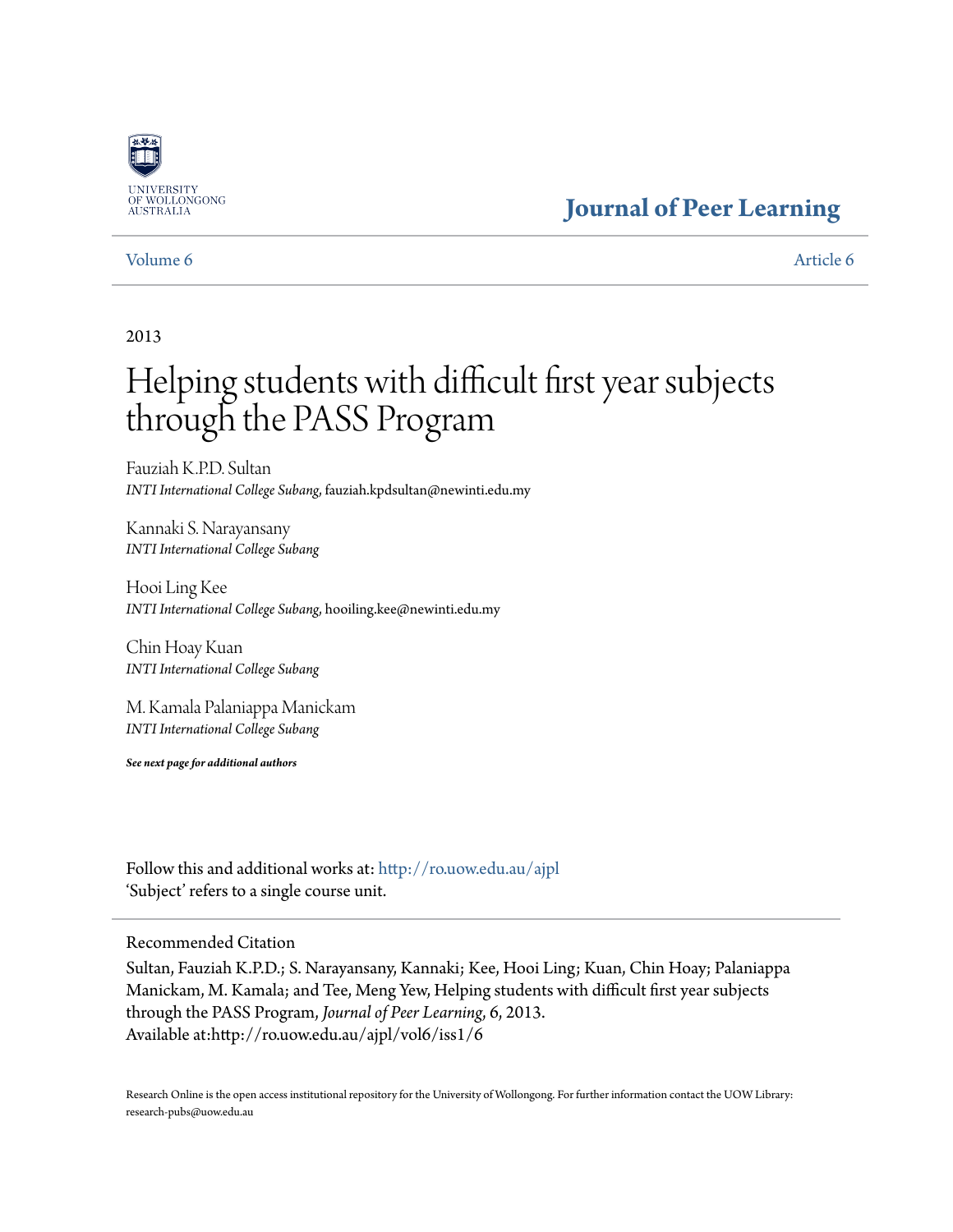# Helping students with difficult first year subjects through the PASS Program

# **Cover Page Footnote**

'Subject' refers to a single course unit.

# **Authors**

Fauziah K.P.D. Sultan, Kannaki S. Narayansany, Hooi Ling Kee, Chin Hoay Kuan, M. Kamala Palaniappa Manickam, and Meng Yew Tee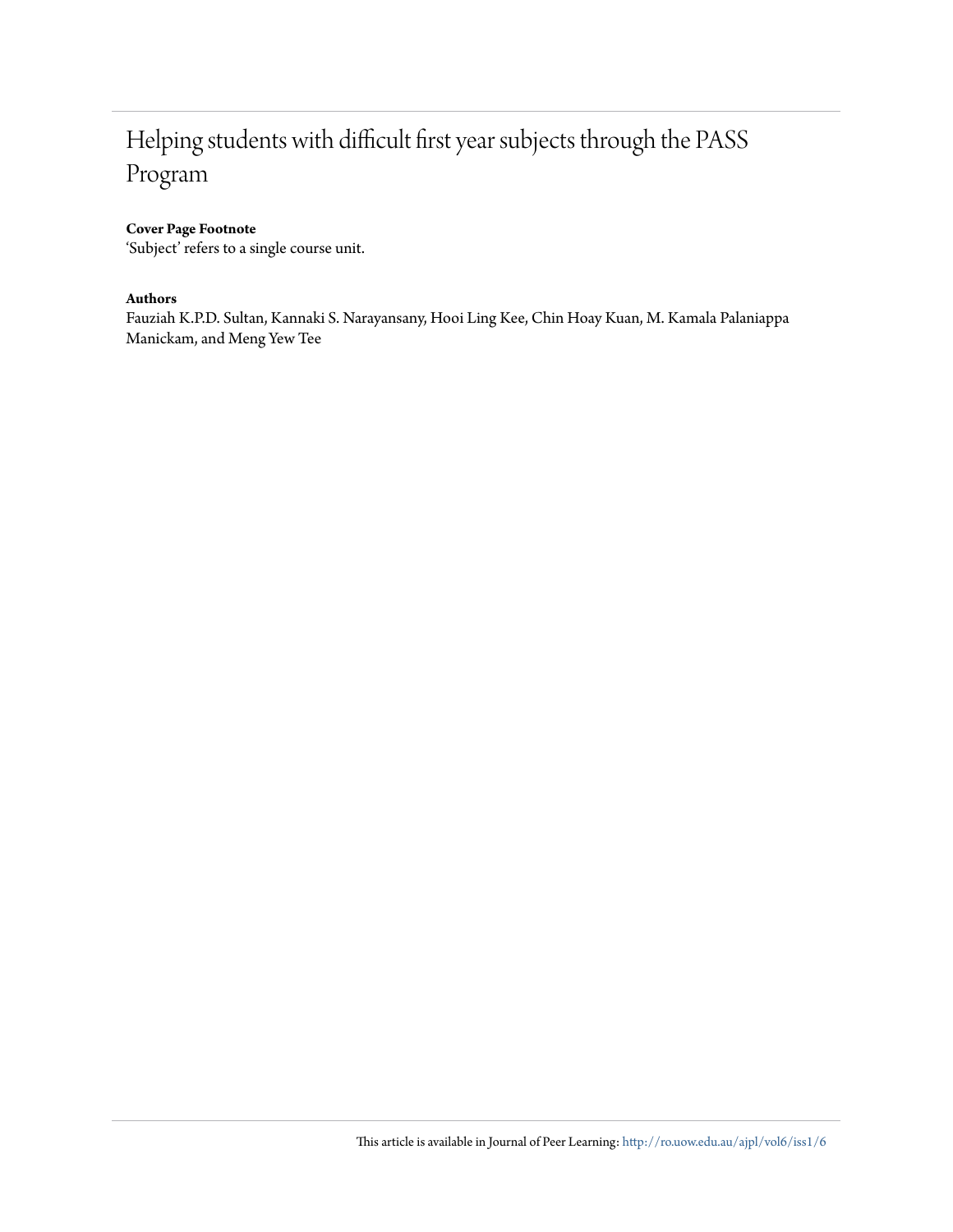# **Helping students with difficult first year subjects through the PASS Program**

**Fauziah K. P. D. Sultan, Kannaki S. Narayansany, Hooi Ling Kee, Chin Hoay Kuan, M. Kamala Palaniappa Manickam, and Meng Yew Tee**

#### **ABSTRACT**

The purpose of this action research was to find out if participants of a pilot PASS program found it to be helpful. The program was implemented for the first time in an institute of higher learning in Malaysia. An action research design guided the study, with surveys, documents, and reflections as primary data sources. The findings were largely positive, with participants citing PASS sessions to have helped them in the study of difficult first year subjects and in the development of some study skills. PASS also improved social integration. The collaborative and facilitated structure of PASS sessions were reported to be key aspects that improved student learning. Some issues were also highlighted and discussed, such as misconceptions of the role of PASS leaders.

# **INTRODUCTION**

Supplemental Instruction (SI) was introduced as an intervention program to improve first year students' performance at the University of Missouri in the 1970s. This program was called Peer Assisted Learning (PAL) in the US, but when it was introduced in Australia and New Zealand it came to be known as Peer Assisted Study Sessions (PASS). Since its introduction, SI has been widely used by higher education institutions in these countries. In fact, the Department of Education in America has acknowledged the effectiveness of this program (van der Meer & Scott, 2009).

SI has been shown to improve participants' understanding and performance in the subject area, build confidence, develop study skills, and help foster friendships (Beasley, 1997). The benefits offered by SI, or PASS as it is widely known in Australia (and the term used in this paper), are not limited to the participants and the PASS leader: it also contributes positively to the institutions and the teaching staff. Institutions gain by reducing student attrition rates while teaching staff may improve their teaching and learning practices, as indicated by PASS leaders after facilitating the participants (Gardiner, 1996; Loh, 1993).

Ample research literature is available to show that peers can play a significant role in enhancing a student's learning and personal development (Astin, 1993, 1996; Hake, 1998; Kuh, et. al., 2005; Pascarella & Terenzini, 1991, 2005). In fact, Astin (1996) points out that "the strongest single source of influence on cognitive and affective development is the student's peer group … [which has] enormous potential for influencing virtually all aspects of the student's educational and personal development" (p.126). Such peer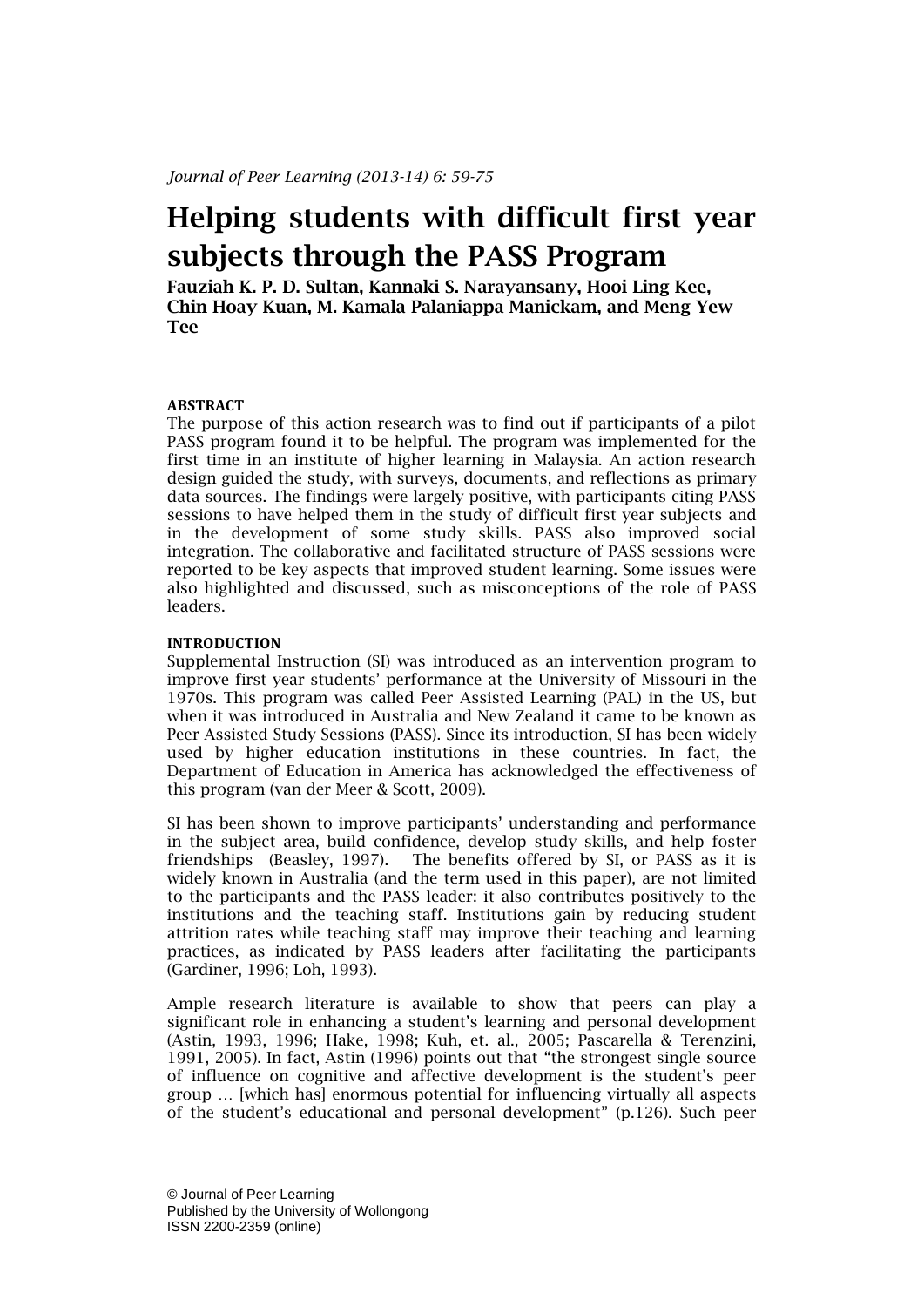group interactions can be utilised and facilitated through PASS and a number of scholars have demonstrated the efficacy of such programs (Gosser & Roth, 1998; Lyle & Robinson, 2003; Skalicky & Annaliese, 2010; Tien, Roth, & Kampmeier, 2002; van der Meer & Scott, 2009). However, few studies have been published in the Southeast Asian context where the social-cultural dynamics may influence PASS to be played out differently.

It was against this backdrop that a pilot study was conducted using action research design to determine if PASS helped students deal with difficult first year subjects or with subjects perceived to be challenging and/or with subjects that recorded high failure rates. This study was conducted at a Malaysian private institution involving five first-year courses from diploma and degree programs. Each group was led by a PASS leader who was supervised by a trained supervisor over a period of 16 weeks during the January 2012 session. Following the general structure of PASS (Capstick, 2004), the leader's role in each session was to facilitate a structured discussion for one hour. Participation from students was voluntary and each session was capped at 15 students. Leaders were supervised closely in the areas of facilitation rather than on the content of the subject.

#### **Description of PASS Program**

In this study, five first-year subjects were selected based on historically high failure rates and student perceptions of subject difficulty. Consent from respective deans was sought to increase understanding and to facilitate support and cooperation from respective instructors for this program.

PASS leaders were selected based not only on their excellent academic performance in the PASS subject but more importantly, on their personality and interpersonal communication skills. This selection was done through an interview process. They then underwent a two-day training on the essential characteristics of a PASS program, including how to facilitate a session.

A trained supervisor was attached to observe and coach each leader in conducting PASS throughout the entire semester. Leaders were required to sit-in for 50 percent of the course they led and liaise regularly with the subject instructor on topic coverage and assessment.

# **Objectives of the Study**

Two objectives were formulated for this study.

The first objective was to understand participants' perception of a pilot PASS program. The specific research questions that emerged from this objective were:

- RQ1: What were the participants' general perceptions of the PASS program?
- RQ2: What were the participants' perceptions with regard to courserelated effectiveness, study-skills effectiveness, and social integration?
- RQ3: How did the participants perform in PASS subjects?

The second objective was to identify the most helpful aspects of the PASS program. Two specific research questions emerged from this objective: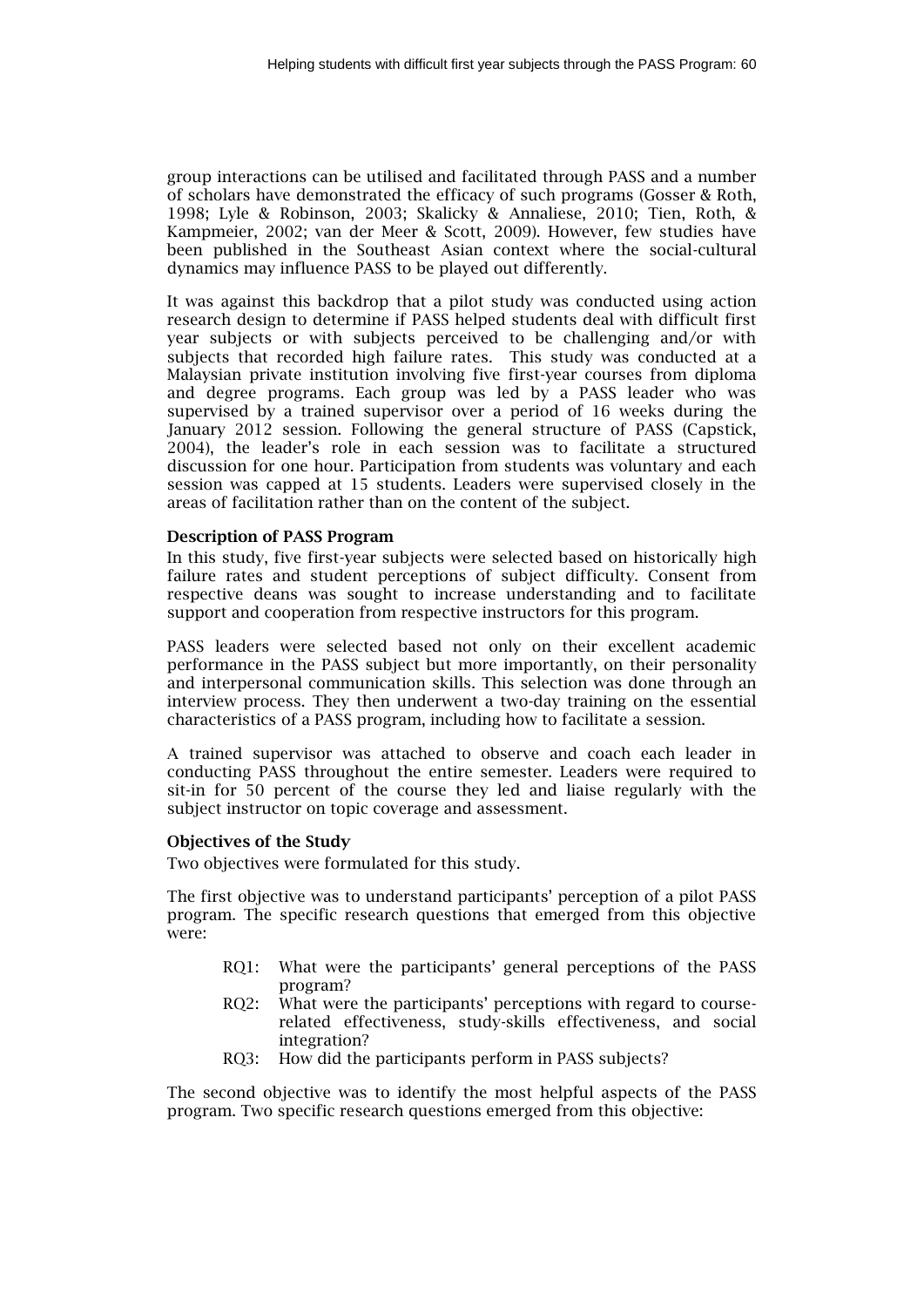- RQ4: What aspects of the PASS program were considered helpful? RQ5: What aspects of the PASS leader were considered helpful?
- **LITERATURE REVIEW**

Students are likely to learn when they have the opportunity to think and discuss ideas together and analyse and solve problems without the constant mediation of a teacher (Vygotsky, 1978). In a college setting, students are heavily dependent on teachers in their process of learning, especially at the entry level. Limited opportunities are created for them to learn with and from their peers. Observing and modelling behaviour comes naturally to students and would surface if and when the need arises. Providing a structured environment for students to collaborate on a given task with sufficient facilitation would allow learning to happen. This is the essence of the PASS strategy, undergirded by social constructivist principles (Vygotsky, 1978).

The main focus of PASS is peer collaborative learning to facilitate "the cognitive development of students" where "learning is constructed in an interactive social context" (Jacobs & Hurley, 2008). PASS can provide quality learning environments leading to positive learning outcomes and greater student satisfaction (McInnes, James, & Hartley, 1995).

As for PASS, the four elements that contribute to successful peer collaborative learning are PASS leaders' attributes, group dynamics, the structure of PASS, and final grade improvement.

The PASS leaders' attributes play a vital role in the success of the PASS program, thus leaders are normally high achieving students who have obtained good academic results, have exemplary interpersonal skills, and at the same time, demonstrate an understanding of the value of collaborative learning among peers (Stout & McDaniel, 2006). PASS leaders are approachable and with their additional expertise in the subject matter they can help students work on problems collaboratively (Skalicky, 2008; Skalicky & Annaliese, 2010; Wilcox & Koehler, 1996). These attributes are vital because PASS targets difficult or challenging subjects where a diverse group of students may attend, ranging from students with top-end grades to those who are weak but hardworking and those with concerns about passing the subject (Arendale, 2001).

Positive group dynamics is important for effective group learning, especially for programs such as PASS. Research has demonstrated that there is a relationship between positive group dynamics and team productivity (Wheelen, Murphy, Tsumura, & Kline, 1998). Positive group dynamics allows the peers to question and teach each other and also raises their sense of responsibility towards their own learning (Botelho, 2001). A supportive, warm and encouraging environment provides a safe haven for students to take risks without fear of criticisms, and this can also lead to greater student motivation (Brophy, 1987; Imel, 1999).

The PASS program tries to create a safe learning environment for the students to express their thoughts and ideas. Despite the fact that PASS attendance is flexible and fluid, most of the PASS sessions have a group of regular attendees. The way a group organises itself may differ from one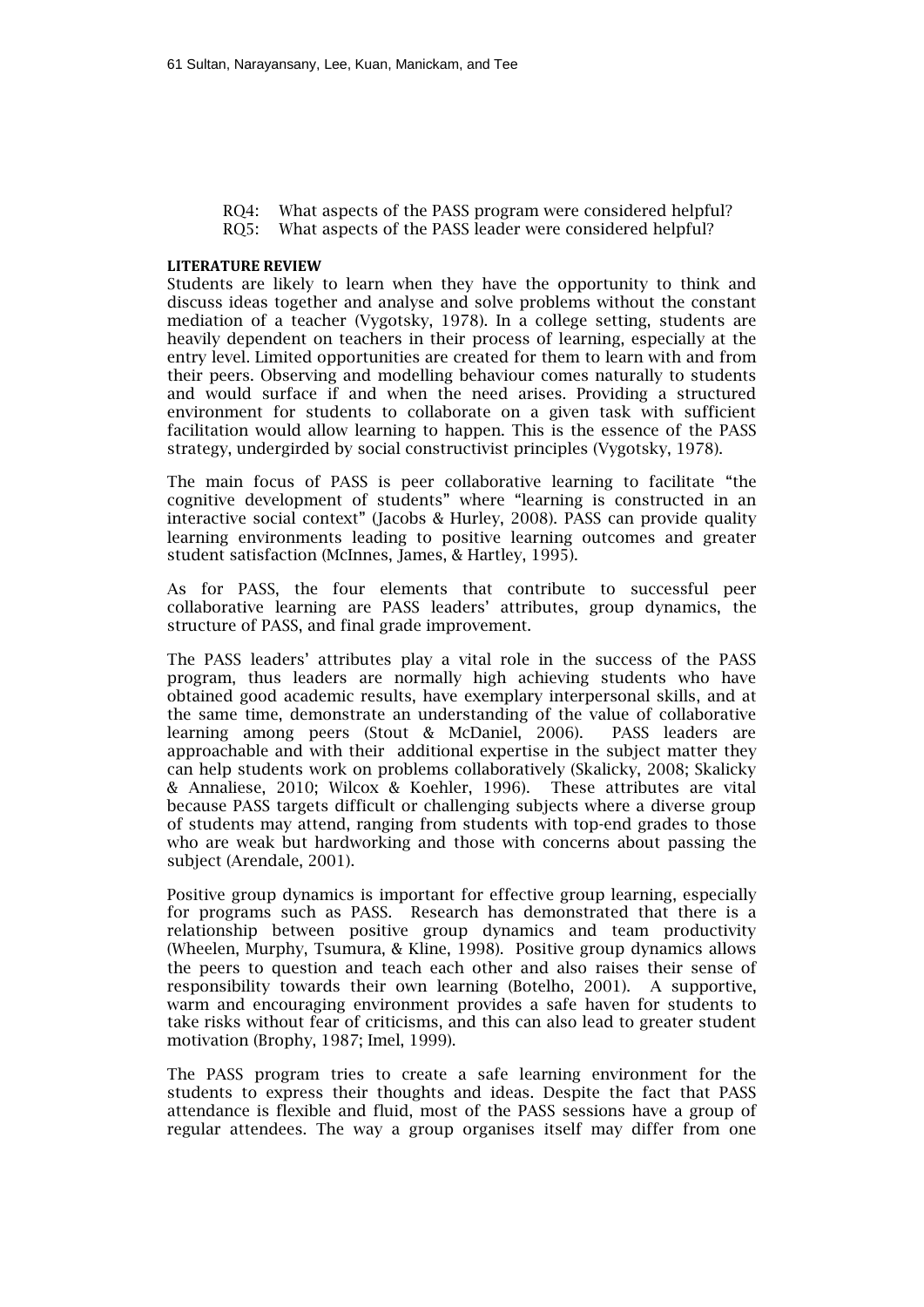session to another depending on the participants' needs and motivation and on interactions within each group (Power, 2010). Setting ground rules and enforcing them at the beginning of the group formation can act as a way to encourage the students to take ownership of their performance and establish norms for behavior (Kahn & O'Rourke, 2005).

The PASS structure is unique when compared to other peer learning programs. It is usually offered twice a week and open to students who are enrolled in a subject to which PASS is attached. The PASS leaders are required to plan and run their sessions alone with the support of PASS supervisors. Leaders will develop activities and processes that enable collaborative and active learning among the students and not re-teach the topic (Marra & Litzinger, 1997; Skalicky, 2008). They provide guidance through facilitation throughout each session (Houlden, Collier, Frid, John, & Pross, 2001; Johnston & Tinning, 2001; Maudsley, 1999; Neville, 1999). This collaborative learning environment where students learn from each other creates a non-threatening learning environment for the participants (Capstick, 2004). Research also shows that students who wrestle with problems and expand on their answers learn more effectively than students who simply seek the correct answer (Pazos, Micari, & Light, 2010).

The literature suggests that collaborative learning produces higher achievement than competitive or individual effort (Johnson & Johnson, 1989). This is in line with research that suggests students who work collaboratively with their peers and take charge of their learning not only improve their grades but also have a stronger grasp of the course content (Arendale, 2005). Many higher education institutions have begun to implement collaborative learning in science, technology, engineering, and mathematics introductory courses (Dreyfus, 2002). These programs have largely contributed to the consistent increment in academic performance and student retention (Barrett, Sutcliffe, & Smith, 1994; Gosser et al., 1996; Gosser & Roth, 1998; Hockings, DeAngelis, & Frey, 2008; Lyle & Robinson, 2003; Tien, Roth, & Kampmeier, 2002).

However, considering the cultural context in which the PASS model was developed, we were not certain whether it would receive a positive response in a Southeast Asian context. According to Hofstede's (1986) model of cultural difference, Malaysia would rank as a high collectivist and high power distance culture (Hofstede & Hofstede, 2005). In other words, and by way of example, in Australia the individual is more important than the group, but in Malaysia the group is more important than the individual. And in terms of power distance, Malaysians tend to accept and expect that power is distributed unequally along strong hierarchical structures such as in teacherstudent relationships. It is not clear whether PASS participants will see each other as peers or if the power distance would increase to break down the potential of PASS. It is also worth noting that Malaysians in general tend to avoid uncertainty, or in other words, they tend to feel uncomfortable in less structured situations.

Specific to educational contexts, it has been reported that Malaysian students prefer to be spoon-fed (Raja Musa & Nik Yusoff, 2000), and are more interested in memorizing content for exams than in asking questions or engaging in discussions (Kaputin, 1988; Nalliah & Thiyagarajah, 1999). On the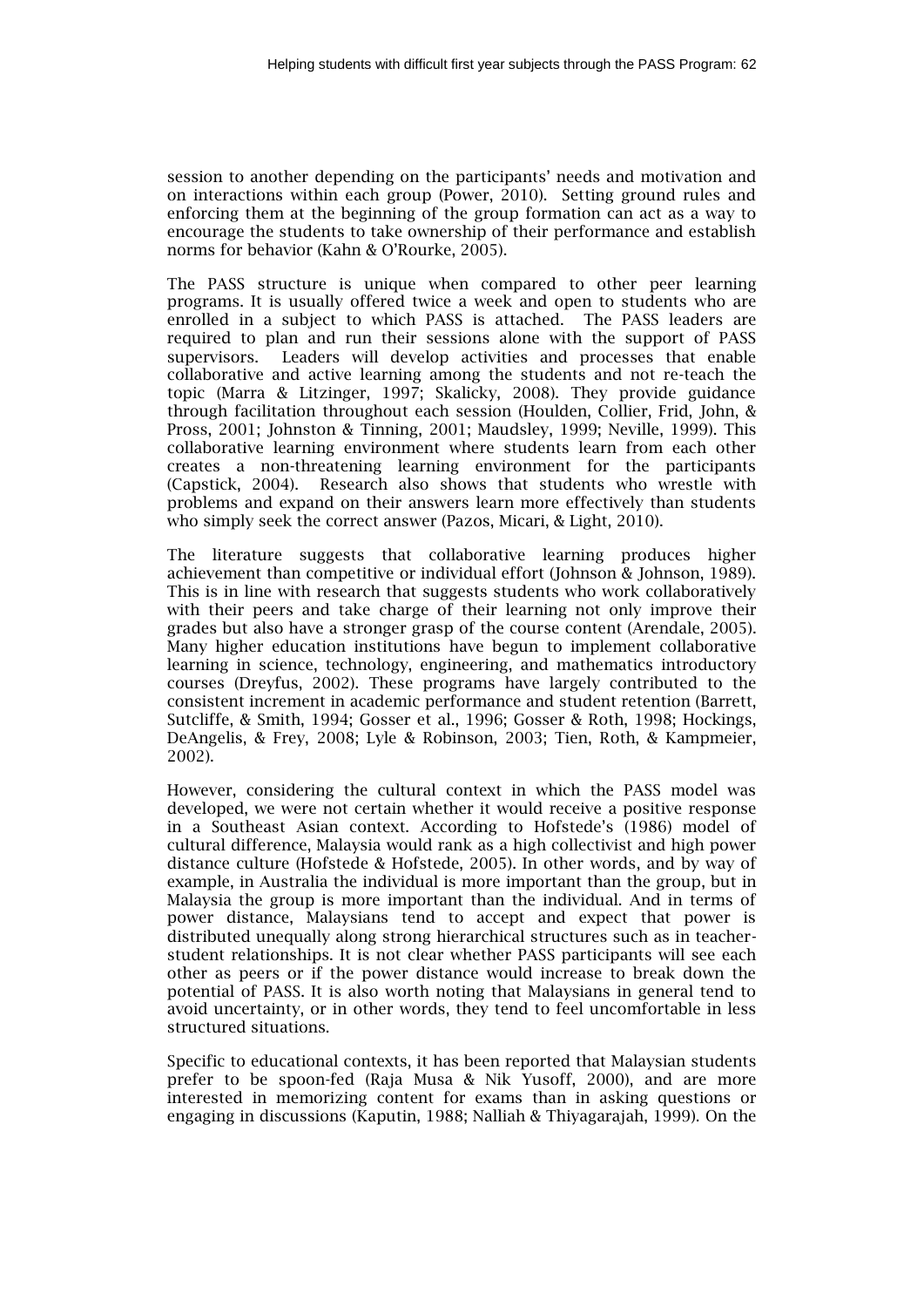other hand, a number of other studies have found Malaysian students to be deep learners and open to learning from their peers (Watkins & Maznah, 1994; Pillay, Purdie, & Boulton-Lewis, 2000). These differing reports may very well represent the heterogeneous culture of learning in Malaysia. How will a PASS program fare in such a setting?

#### **METHODOLOGY**

Using an action research design (McNiff & Whitehead, 2002), a survey was used as the main method to collect data from 46 (63%) respondents out of the 73 PASS participants. The survey was personally administered towards the end of the semester by the supervisors. Subject grades data was also collected to compare the performance of PASS participants and non-PASS participants. Programme-related records or brief interviews/reflections were utilised where necessary to help explain some of the initial results. The different data sources also allowed for triangulation. The survey was adapted from van der Meer (2009) and covered participant responses to five main criteria: overall satisfaction with PASS, perception of PASS in relation to their performance in the subject, acquisition of study skills, social integration, and expectations of PASS leaders. The questionnaire was divided into two sections. Section A comprised of 22 closed-ended questions measured with 4 point Likert scales (*Strongly Disagree* = 1, *Strongly Agree* = 4). Section B comprised of four open-ended questions concerning the PASS program and the PASS leader. The data was then analysed using SPSS.

An exploratory factor analysis of the 22 closed-ended questions using SPSS was conducted to identify the five main factors mentioned above. Internal consistency for the items within each factor was assessed using Cronbach's alpha coefficients. The alpha values for the five factors showed reliability coefficients of .62 for participants' overall satisfaction of PASS, .78 for perception of PASS in relation to their performance in the subject, .77 for study skills acquired by participants, .59 for social integration, and .68 for expectations of PASS leaders.

### **RESULTS AND DISCUSSION**

#### **The students' general perception of the PASS program**

The first research question is: What were the participants' general perceptions of the PASS program?

Generally, the data shows a high satisfaction level (97.8%) by the participants towards the PASS program (Table 1). All the participants also stated that they would recommend the program to their peers.

Table 1

*Overall PASS satisfaction* 

| <b>Statement</b>                                     | N   | <b>SD</b><br>(%) | D<br>(%) | A<br>(%)            | SΑ<br>(%) |
|------------------------------------------------------|-----|------------------|----------|---------------------|-----------|
| I would definitely recommend PASS to other students. | 46. | 0.0              | 0.0      | 45.7                | 54.3      |
| Overall, I am satisfied with PASS.                   | 46  |                  |          | $0.0$ 2.2 50.0 47.8 |           |

*Note.* SD = Strongly Disagree, D = Disagree, A = Agree, SA = Strongly Agree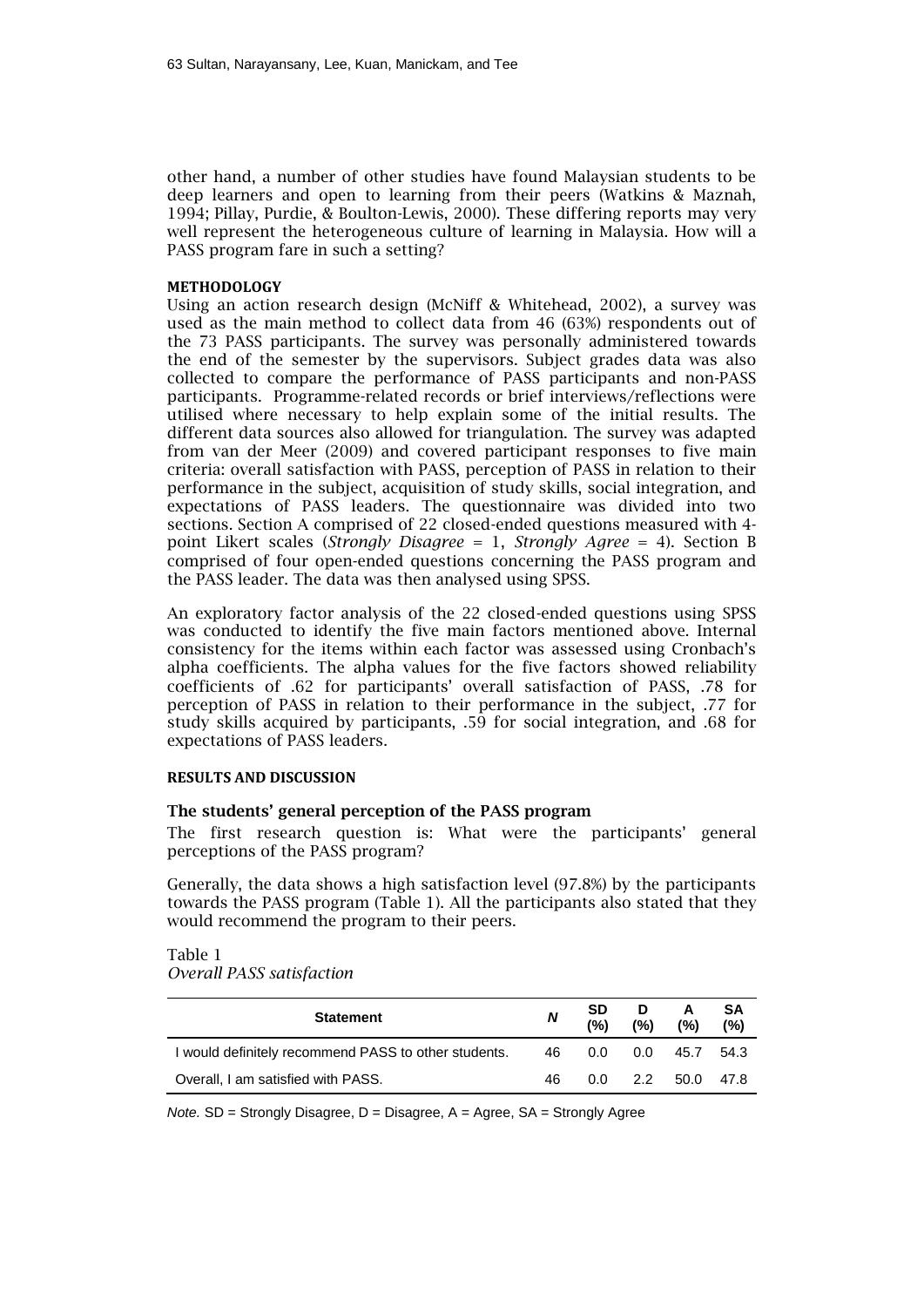In addition, 88.8% of the participants rejected the notion that the program was ineffective (Table 2). It can be concluded here that the majority of these participants were not only satisfied with this program but perceived that it is an effective program.

Table 2 *Negative PASS effectiveness*

| <b>Statement</b>                                              | N  | <b>SD</b><br>(%) | D<br>(%) | A<br>(%) | SΑ<br>(%) |
|---------------------------------------------------------------|----|------------------|----------|----------|-----------|
| PASS was not effective as I hoped it would be.                | 45 | 26.7             | 62.2     | 44       | 6.7       |
| I don't think I will enrol for PASS program in the<br>future. | 46 | 45.7             | 47.8     | 4.3      | 22        |

*Note.* SD = Strongly Disagree, D = Disagree, A = Agree, SA = Strongly Agree

#### **Course-Related Effectiveness**

The second research question was: What were the participants' perceptions with regards to course-related effectiveness, study-skills effectiveness, and social integration? The data was derived from the three criteria laid out by van der Meer (2009) in weighing the PASS program's effectiveness.

In the survey, course-related effectiveness included such items as: "PASS has been very helpful with my study for this paper," "PASS has been very effective in achieving my goals for this paper," and "PASS helped me to get a clear understanding of the expectations of the course." All the participants agreed with all three statements (Table 3).

This is consistent with previous studies where the PASS approach has been successful in helping students keep up with their studies, understand difficult concepts and attain better grades (Morrison, 2007).

Table 3

*Course-Related effectiveness*

| <b>Statement</b>                                                                                              | N  | Min           | Max | Mean | Std.<br>dev. |
|---------------------------------------------------------------------------------------------------------------|----|---------------|-----|------|--------------|
| PASS has been very helpful with my study for this<br>paper.                                                   | 46 | 3             | 4   | 3.43 | 0.501        |
| PASS has been very effective in achieving my<br>goals for this paper.                                         | 46 | 3             | 4   | 3.28 | 0.455        |
| PASS has helped me to get clear understanding of<br>the expectations of the course.                           | 46 | 2             | 4   | 3.33 | 0.519        |
| PASS was effective in helping me to develop a<br>better understanding of the subject matter of the<br>course. | 46 | 3             | 4   | 3.52 | 0.505        |
| PASS was effective in preparing me for<br>assignments and other tests.                                        | 46 | $\mathcal{P}$ | 4   | 3.39 | 0.614        |
| PASS was effective in helping me to prepare for<br>exams.                                                     | 45 | 2             | 4   | 3.42 | 0.543        |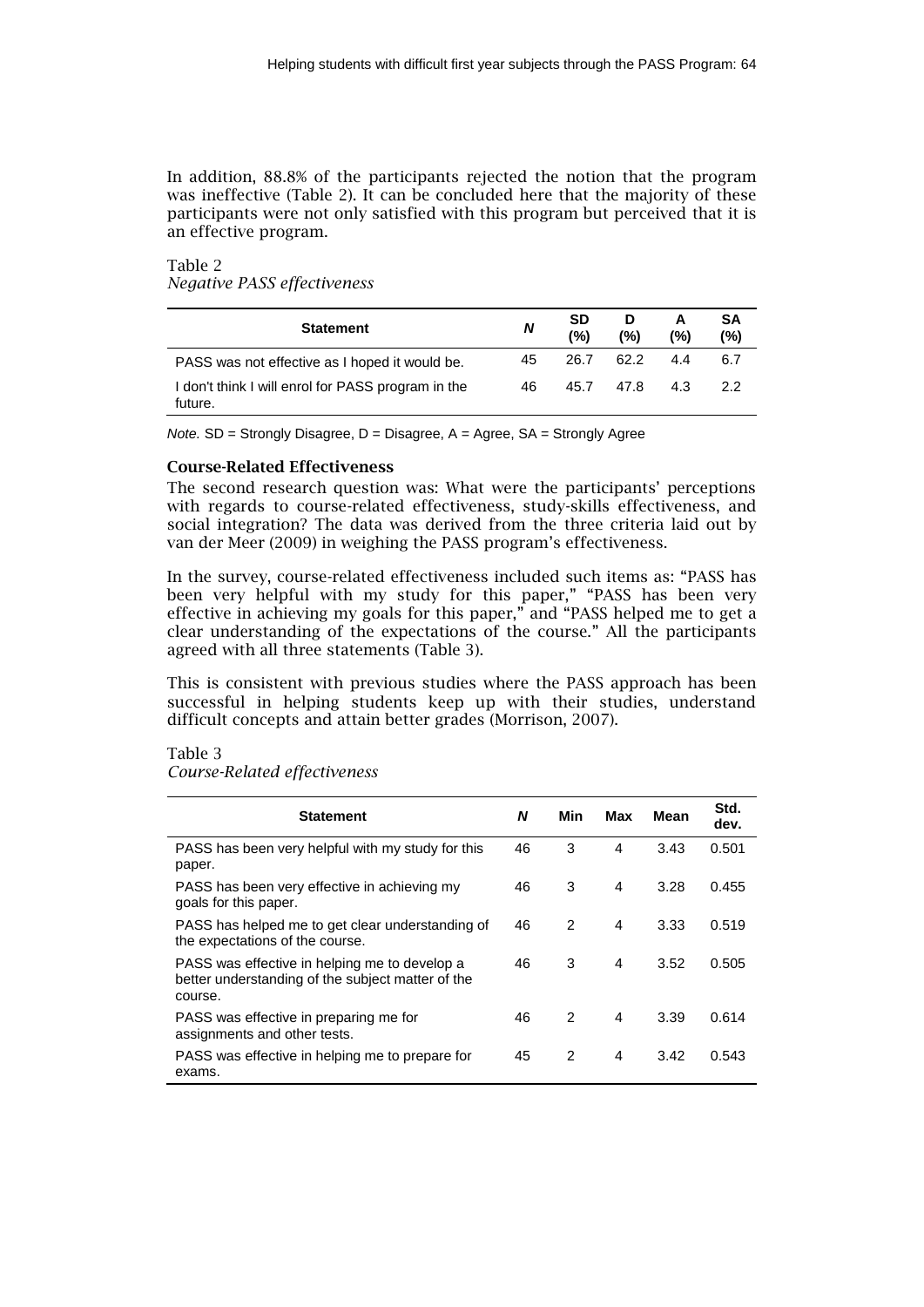#### **Study skills related effectiveness**

Study skills related effectiveness items included questions such as: "PASS helped me to develop study and learning strategies," "PASS helped me to become better at making notes," and "PASS helped me to become better with managing my time and workload." In this regard, the participants were of the opinion that PASS had primarily helped them to develop general study and learning strategies to apply in the course, with a mean score of 3.09 out of 4.00 (Table 4). The mean scores for the two remaining items came in slightly lower, at 2.76 and 2.73. This suggests that the PASS program was not as effective in specifically helping students become better at making notes and managing their time but had helped in more general study skills.

### Table 4

*Study-skills related effectiveness*

| <b>Statement</b>                                                                                                       | N  | Min | Max | Mean | Std.<br>dev. |
|------------------------------------------------------------------------------------------------------------------------|----|-----|-----|------|--------------|
| PASS has helped me to develop general study<br>and learning strategies that I could apply in other<br>courses as well. | 46 | 2   | 4   | 3.09 | 0.626        |
| PASS helped me to become better at making<br>notes.                                                                    | 46 |     | 4   | 2.63 | 0.679        |
| PASS helped me become better with managing<br>my time and workload.                                                    | 46 |     | 4   | 2.76 | 0.673        |

### **Social Integration**

Social integration effectiveness items included such statements as: "PASS helped me to integrate into university life" and "PASS helped me to make connections with other students." The results are reflected in Tables 5a and 5b. The majority of the students (95.6%, Table 5a) were of the opinion that PASS did help them to make connections with other students but fewer agreed that it was as helpful in making them integrate more quickly into college life (84.8%, Table 5b).

#### Table 5a

*Frequency Description of Social Integration*

| <b>Statement</b>                                                   | N  | SD<br>(%) | D<br>(%) | A<br>(%) | SΑ<br>(%) |
|--------------------------------------------------------------------|----|-----------|----------|----------|-----------|
| PASS has helped me to integrate more quickly into<br>college life. | 46 | 0.0       | 15.2     | 69.6     | 15.2      |
| PASS helped me to make connections with other<br>students.         | 46 | 0.0       | 4.4      | 56.5     | 39.1      |

*Note.* SD = Strongly Disagree, D = Disagree, A = Agree, SA = Strongly Agree

#### Table 5b

*Social Integration*

| <b>Statement</b>                                                   | N  | Min | Max          | Mean | Std.<br>dev. |
|--------------------------------------------------------------------|----|-----|--------------|------|--------------|
| PASS has helped me to integrate more quickly<br>into college life. | 46 |     | 4            | 3.00 | 0.558        |
| PASS helped me to make connections with other<br>students.         | 46 |     | $\mathbf{A}$ | 3.35 | 0.566        |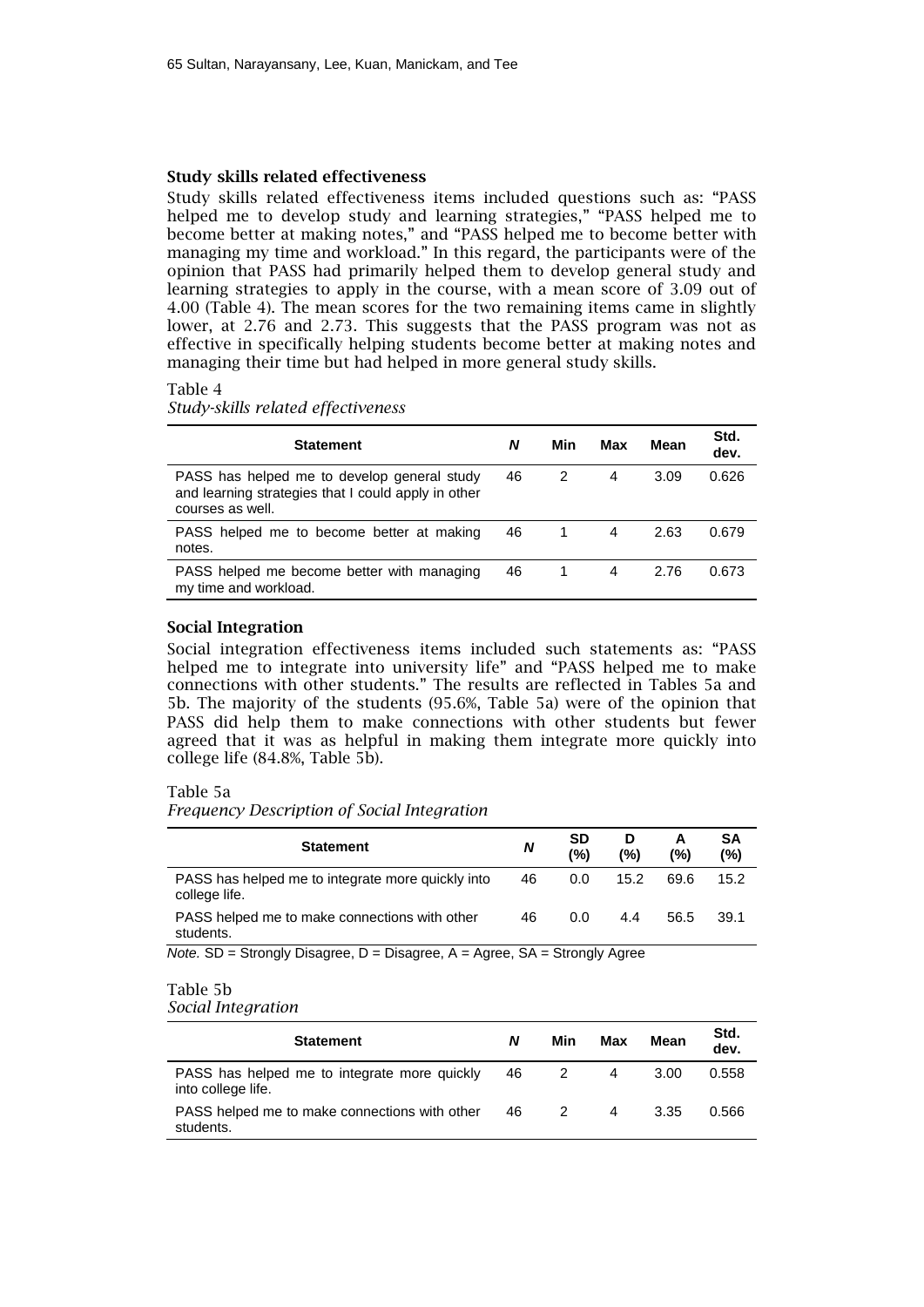#### **Subject performance**

The third and final question related to the first research objective is: How did the participants perform in PASS subjects?

PASS participants who were in Mathematics, Accounting and Chemistry courses recorded a higher score than the average score obtained by non-PASS participants while PASS participants in the Calculus and Computer Programming courses recorded a lower average score than non-participants (Table 6). Surprisingly, only Chemistry was found to be statistically significant in a positive direction at the .05 level of significance.

#### Table 6

|                         | <b>PASS participants</b> |                       |                  | <b>Non-PASS participants</b> | <b>Significance</b><br>level, <i>p</i> |  |
|-------------------------|--------------------------|-----------------------|------------------|------------------------------|----------------------------------------|--|
| Course                  | Average<br>score         | Number of<br>students | Average<br>score | Number of<br>students        | (one-tail)                             |  |
| <b>Mathematics</b>      | 65.90                    | 7                     | 65.48            | 20                           | .4727                                  |  |
| Accounting              | 71.20                    | 12                    | 61.95            | 10                           | .0953                                  |  |
| Calculus                | 66.32                    | 6                     | 67.33            | 29                           | .4093                                  |  |
| Chemistry               | 76.79                    | 16                    | 65.39            | 24                           | .0060                                  |  |
| Computer<br>Programming | 51.60                    | 4                     | 61.61            | 17                           | .0140                                  |  |

*Average Score of Performance by Subjects*

Both Calculus and Computer Programming had teething problems that may have contributed to the lower scores. In the Computer Programming course for example, students joined PASS only after much encouragement and lost interest well before the semester was over. The supervisor of this group reflected:

In Computer Programming, we had a problem in attracting students to attend during the first 5 weeks of sessions. After getting a pep talk from their dean and the first assignment was given by their instructor, students started trailing in to the sessions. This continued until week 10 and then they disappeared despite several attempts made to encourage their attendance. Finally, we had to get their consent to close the session.

In the case of the Calculus course, there were only 6 regular participants from a class size of 35 students. Two of the students were significantly underperforming and probably needed additional help. The Calculus supervisor reflected:

Two of these students were repeating students and they were able to score 78.25% and 68.55% respectively. This was above the average score of the course. However, from the other four participants, only two of them obtained lower than the average score.

While this may explain the slightly lower average scores, there's clearly room for improvement.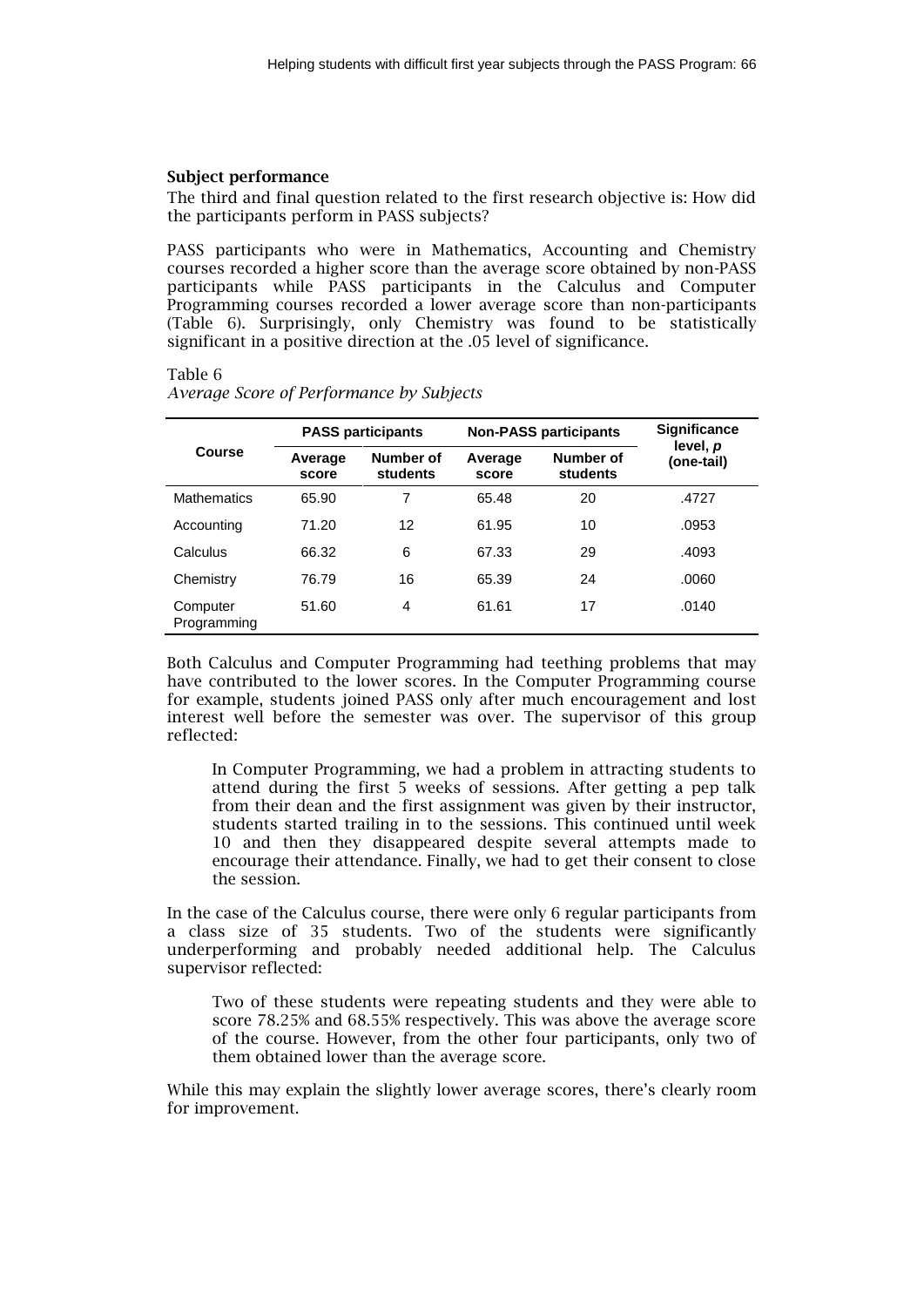# **Most helpful aspects of PASS**

The second research objective revolves around two questions:

RQ4: What aspects of the PASS program were considered helpful?<br>RO5: What aspects of the PASS leader were considered helpful? What aspects of the PASS leader were considered helpful?

The participants agreed that the PASS program was most helpful primarily in two main areas: assisting them to integrate socially and to reinforce the concepts learned in the subject. This concurs with the literature that students who collaborate with their peers and take an active role towards their learning have a stronger understanding of the course subject (Arendale, 2005). Interestingly, the participants did not perceive the PASS leader's assistance or the study skills acquired to be as valuable as course-related effectiveness and social integration (Table 7).

#### Table 7 *Scale Characteristics*

| <b>Description</b>                 | <b>Number</b><br>of items | Mean | Min  | Max  |
|------------------------------------|---------------------------|------|------|------|
| <b>PASS leaders</b>                | 2                         | 2.87 | 2.19 | 3.54 |
| Course-related effectiveness       | 6                         | 3.37 | 3.19 | 3.50 |
| Study-skills related effectiveness | 3                         | 2.83 | 2.63 | 3.09 |
| Social integration                 | $\mathcal{P}$             | 3.17 | 3.00 | 3.35 |
| <b>Overall PASS satisfaction</b>   | 2                         | 3.50 | 3.46 | 3.54 |

This is illustrated in Table 7 with the mean score of 2.87 for PASS leaders and 2.83 for acquisition of study skills. In their research on peer tutoring, Luca and Clarkson (2002) found that some groups had a lack of awareness of the role of the peer leaders. This could be the reason why these participants gave more importance to the learning outcomes rather than PASS leaders' contributions. Other reasons could be cultural in nature—perhaps the position of the PASS leader does not seem to have the same credibility as that of a "teacher," or that general study skills are not as valued as exam-oriented skills. Nonetheless, all the participants perceived that PASS leaders, course related effectiveness, study skills, and social integration were helpful, though at varying degrees.

In addition, participants were also requested to respond to an open-ended question: "What were two things in PASS program that helped you learn better?" A total of 46 participants responded to this question but three participants' responses were disregarded due to invalid feedback. Five common themes emerged from this data (Figure 1).

In order of importance, 27.9% of participants identified the "structure of PASS" and the "reinforcement of concepts" as aspects that helped them during the program, followed by 25.6% of participants who identified "collaborative learning." These three aspects formed the majority of the responses, which was no surprise since leaders develop activities and processes that enable collaborative and active learning among students,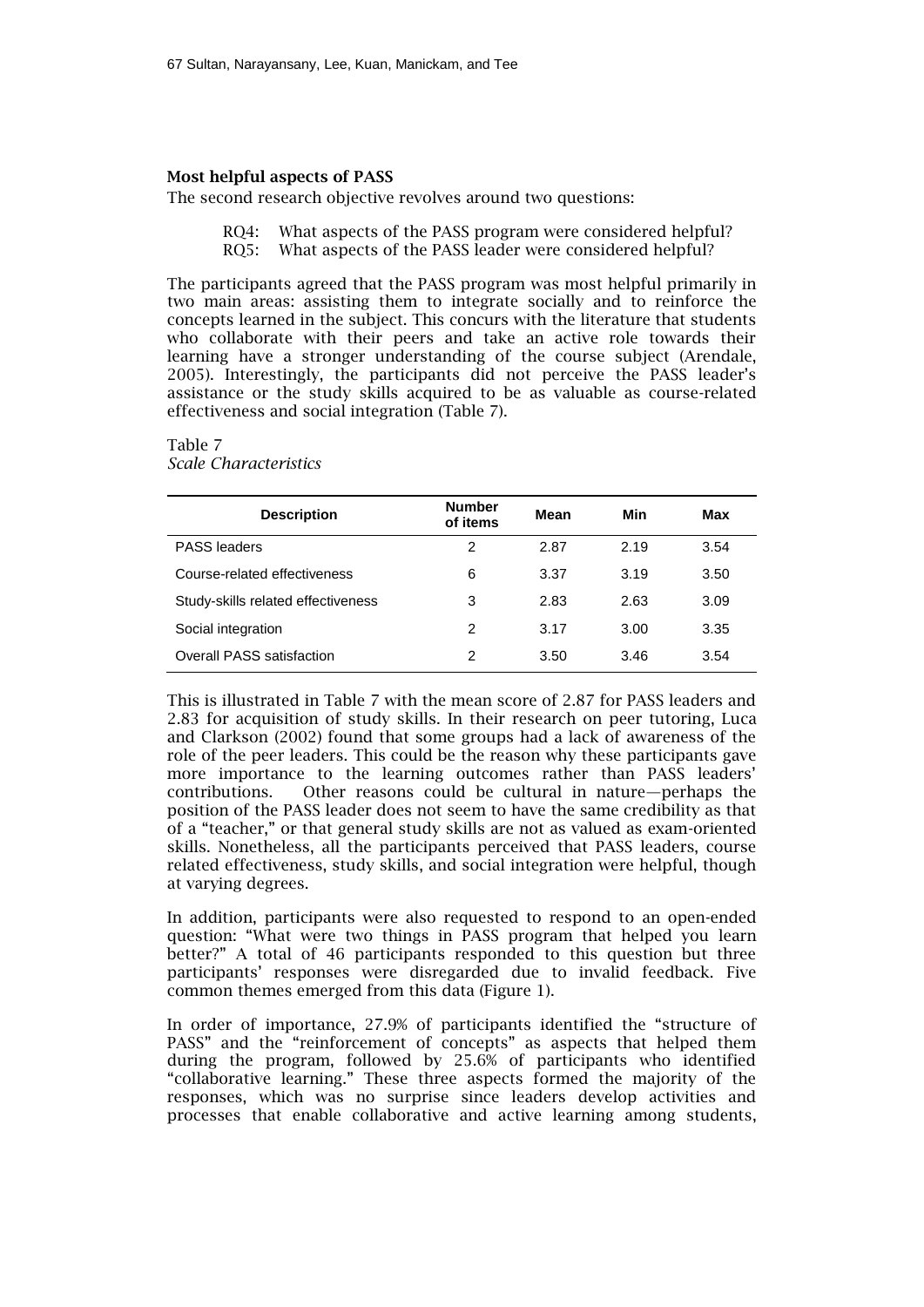thereby reinforcing the concepts learnt in class rather than re-teaching the topic (Marra & Litzinger, 1997; Skalicky, 2008). Activities designed by PASS leaders, such as discussions and games, produce an environment that is conducive to student engagement, which in turn develops a sense of belonging to a particular group who share the same learning needs (Markwell, 2007). The other two aspects, "study skills" (9.3%) and "environment" (9.3%), seemed to be less prominent as perceived by these participants.

Interestingly, as participants progressed into the program, the frequency of their participation resulted in different learning experiences. For example, 25.6% of the participants identified collaborative learning experiences regardless of the number of times they attended PASS sessions (Figure 2). The following participant comment can be seen as representative of this result: "Active discussion among participants help[s] improve understanding" (Student 1).

Concept reinforcement and structured learning experiences, on the other hand, were more prominent with those who attended an average of 10 sessions or more. One student noted: "Solving questions [in] pairs on the board and discussing and checking answers of other pairs help[ed] improve my understanding" (Student 2).

These results are consistent with James, Krause, and Jennings' (2009) assertion that "the more frequently students interact with peers in the learning community in educationally purposeful ways, the more likely they are to engage with their learning." These findings are also consistent with previous studies that have found Malaysian students to be deep learners who are open to learning from their peers (Watkins & Maznah, 1994; Pillay et al., 2000).



*Figure 1.* Aspects of the PASS Program that helped participants  $(n = 43)$  learn better.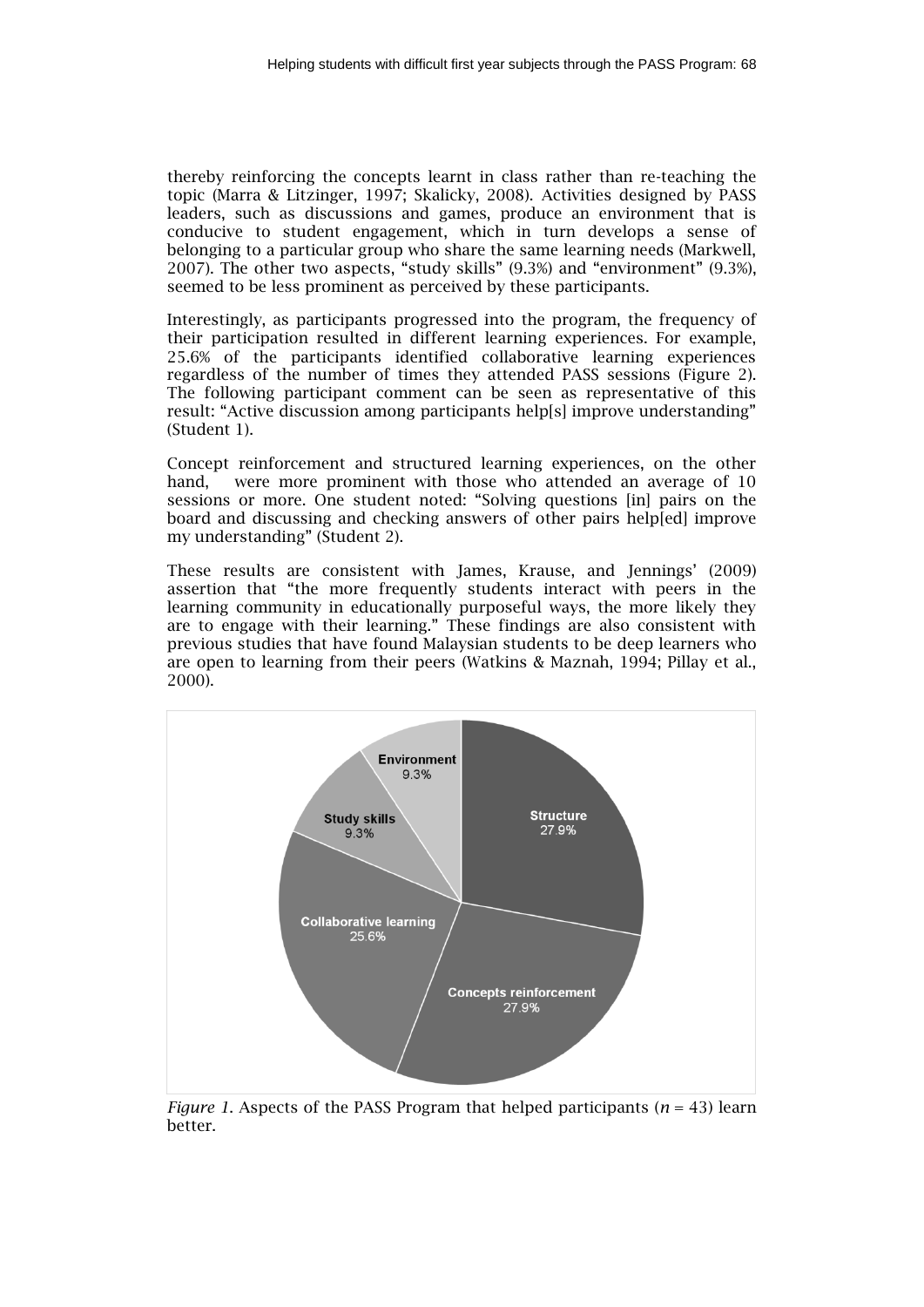

*Figure 2*. Helpful aspects of PASS as a function of attendance.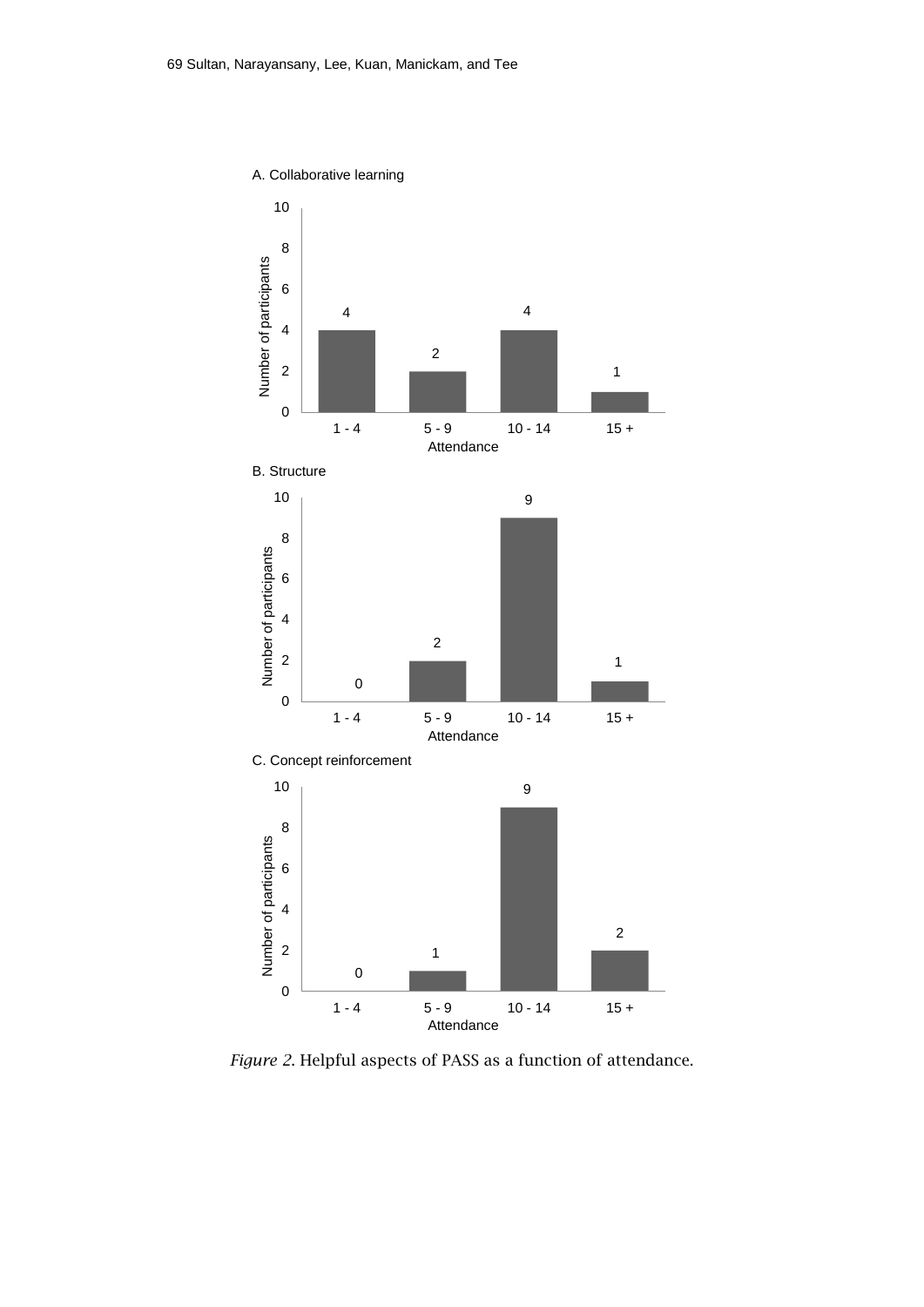

*Figure 3*. Factors in PASS leaders that helped participants ( $n = 46$ ) learn better.

For the final research question, participants were asked to name two factors about the PASS leader that helped them. A total of 46 participants responded to this question.

Four key themes emerged (Figure 3). In order of importance, participants identified leader facilitation skills (46.7%) as the first factor followed by leader competency in the subject area (31.1%). These findings are consistent with previous studies (Arendale, 2001; Skalicky, 2008; Skalicky & Annaliese, 2010; Wilcox & Koehler, 1996).

Leader commitment (8.9%) and traits such as friendliness, approachability, and patience (13.3%) were also seen as helpful aspects even though fewer participants mentioned them.

A smaller number of participants (15.2%) expected the PASS leader to teach while facilitating the session. For example, one student wrote that "the leader should be allowed to teach, not just answer (answering) questions" (Student 3). Another wrote that PASS "should have more like a teaching session …." (Student 4). Yet another student requested answers for each exercise.

Two things might be happening here. First, the participants might have misunderstood the role of the leader. In this regard, future implementations will have to attempt to address these misconceptions. One suggestion is to better explain the role of leaders during promotional and informational events, not just with students but also with faculty members and administrators. Second, the participants might have expected learning to always happen in a didactic way. Both of these potential reasons may be tied to existing cultural understandings of how learning should take place (a more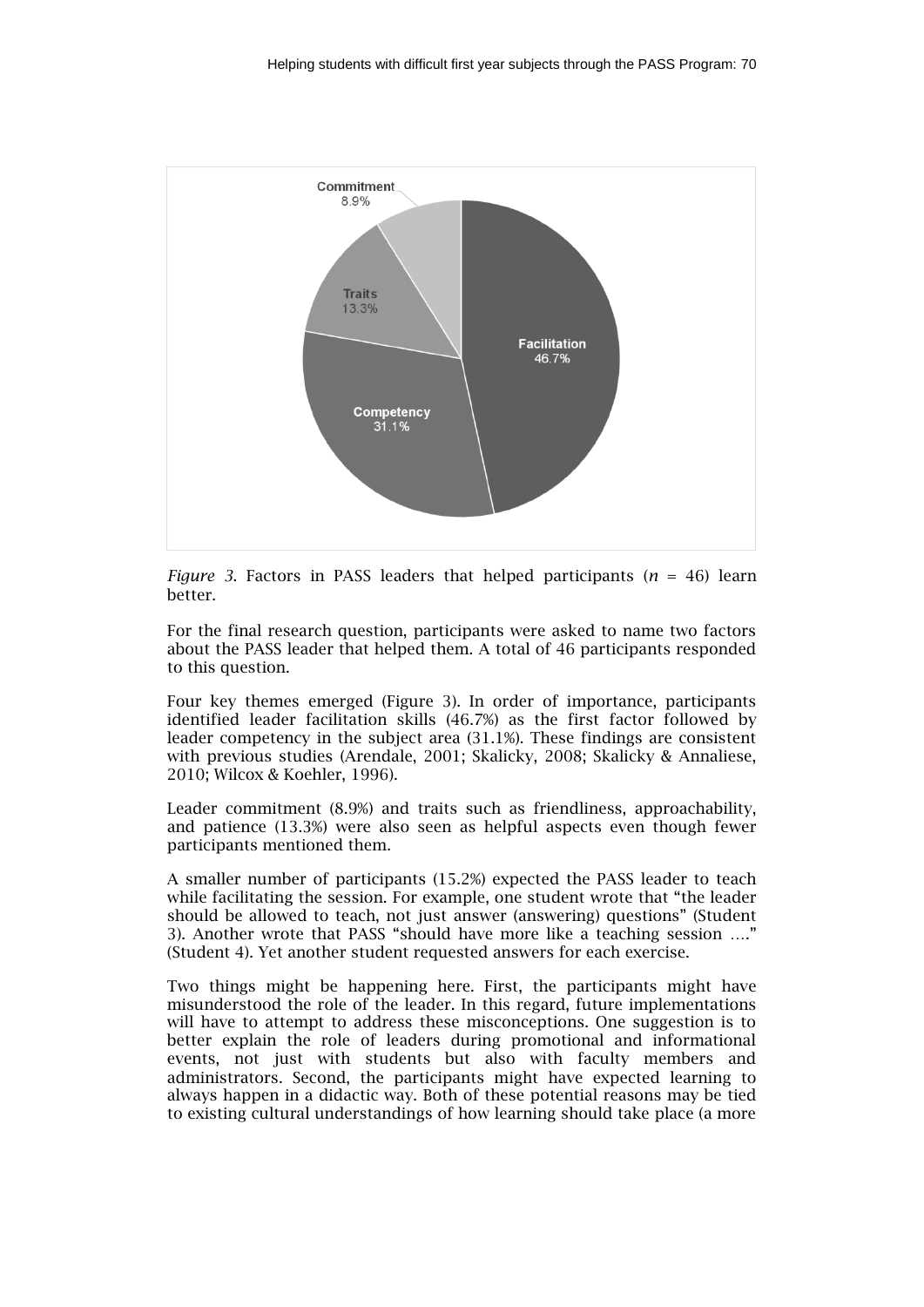knowledgeable "teacher" needs to be present to "teach" or "direct") and the tendency to want to avoid uncertainty (needing to know what the right answer is). This may very well relate to the description of Malaysian culture as high power distance and high avoidance of uncertainty (Hofstede & Hofstede, 2005) and a culture of wanting to be spoon-fed (Kaputin, 1988; Raja Musa & Nik Yusoff, 2000). On the other hand, as discussed earlier, a significant number of the students also appreciated the collaborative and active learning activities during PASS sessions. Future studies will have to investigate these tensions further.

#### **CONCLUSION**

The purpose of this study was to find out participants' perception of a pilot PASS program at a Malaysian institute of higher learning. Generally, the feedback was positive. More specifically, all participants felt that PASS helped them to be more effective in their study of the subject. As for study skills effectiveness, the majority of students attending PASS agreed that this program helped them to develop general study and learning strategies that they could apply to other courses. However, they did not view PASS as helping them in developing note-taking or time management skills. As for social integration, the participants generally agreed that PASS helped them to integrate more quickly into college life and to make connections with other students. In a nutshell, they had a high satisfaction level towards the program and viewed it as effective. In turn, this has assured participants' willingness to recommend PASS to their peers.

The responses from the participants also suggested that the structure of the PASS program had given them the opportunity to learn collaboratively and this was perceived as the prime feature of what made them learn better in PASS. They highlighted that the learning activities also helped to reinforce concepts learned in class.

Though competency of the subject matter is by default one of the crucial criteria in selecting a PASS leader, participants recognised that leaders' facilitation skills were an integral part of what made them learn better in the program. This shows that participants preferred the approach taken by PASS leaders of not merely transmitting knowledge during the sessions but rather helping them to learn from and with their peers. Nevertheless, the misconception of PASS as a typical tutorial session needs to be addressed by educating students, relevant faculty members, and administrators during orientation and PASS promotion sessions. This issue also highlights potential tensions associated with culture and specifically the culture of learning. For example, students who expect to be "taught" or "spoon-fed" in all learning situations may struggle in PASS settings. Other cultural dimensions worth exploring in future research should include taking into account students' competitiveness and their ability or openness to take responsibility for their own learning and participate in shared learning environments and discussions.

In conclusion, a pilot PASS program at a Malaysian institute of higher learning was seen as effective by participants largely due to the collaborative activities designed and facilitated by skilful PASS leaders. This program design reflects the essence of PASS, highlighting the strengths of peer-assisted and facilitated learning. Regardless of the social-cultural dynamics of Southeast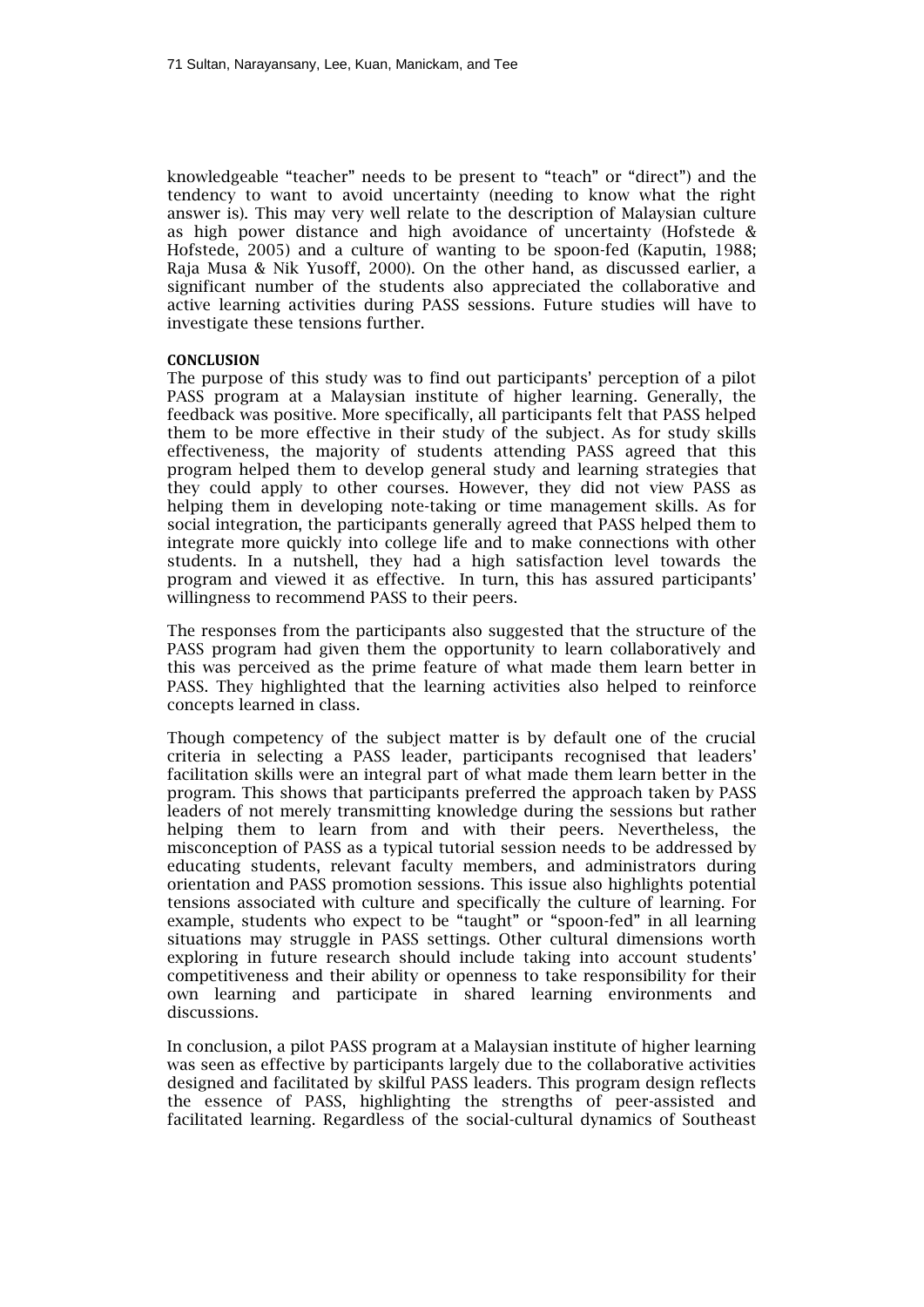Asia, the effectiveness of the PASS program was successfully replicated in Malaysia. This might be due to the characteristics of PASS which promotes learning with and from peers in a non-threatening environment. However, to further strengthen the program in the near future, facilitation skills of leaders have to be continuously enhanced to enable well-designed collaborative activities that provide meaningful learning experiences for PASS participants.

#### **REFERENCES**

Arendale, D. R. (2001). Supplemental Instruction (SI): Review of research concerning the effectiveness of SI from the University of Missouri-Kansas City and other institutions from across the United States. Retrieved December 1, 2012, from

http://www.tc.umn.edu/~arend011/SIresearchreview01.pdf

- Arendale, D. R. (2005). Postsecondary peer cooperative learning programs annotated bibliography. Retrieved December 1, 2012, from annotated bibliography. Retrieved December 1, 2012, from http://www.utas.edu.au/\_\_data/assets/pdf\_file/0005/129371/Postsecond ary-Peer-Cooperative-Learning.pdf.
- Astin, A. W. (1993). *What matters in college? Four critical years revisited.* San Francisco, CA: Jossey-Bass.
- Astin, A. W. (1996). Involvement in learning revisited: Lessons we have learned. *Journal of College Student Development, 37*(2), 123–134.
- Barrett, M., Sutcliffe, P., & Smith, B. (1994). Students as mentors: The case of management education. In *Proceedings of the Conference of the Australian and New Zealand Academy of Management*. Wellington, Australia: Author.
- Beasley, C. J. (1997). Students as teachers: The benefits of peer tutoring. In *Proceedings of the 6th Annual Teaching Learning Forum* (pp. 21-30). Perth, Australia: Murdoch University.
- Botelho M. G. (2001). Group participation and the use of an enquiry-based study guide with computer assisted learning. *European Journal of Dental Education, 5(3), 109-112.*
- Brophy, J. (1987). Socializing students' motivation to learn. *Advances in Motivation and Achievement: Enhancing motivation, 15, 181-210.*
- Capstick, S. & Fleming, H. (2001). Peer assisted learning in an undergraduate hospitality course: Second year students supporting first year students in group learning. *Journal of Hospitality, Leisure, Sport & Tourism Education,*   $1(1), 69 - 75.$
- Capstick, S. (2004). Benefits and shortcomings of Peer Assisted Learning (PAL) in higher education: An appraisal by students. In *Proceedings from Peer Assisted Learning Conference 2004.* UK: Bournemouth University.
- Dreyfus, A. E. (2002). How are we doing? Steady growth in implementing peerled team learning. *Progressions: Peer-Led Team Learning, 3*(3-4), 1-5.
- Gardiner, R. (1996). Supplemental Instruction: A cost-effective, studentcentered collaborative learning program. *Proceedings of the second international open leaning conference* (pp. 214–219). Brisbane, Australia: International Open Learning Conference.
- Gosser, D., Roth, V., Gafney, L., Kampmeier, J., Strozak, V., Varma-Nelson, P., … Weiner, M. (1996). Workshop chemistry: Overcoming the barriers to student success. The Chemical Educator, 1(1), 1-17.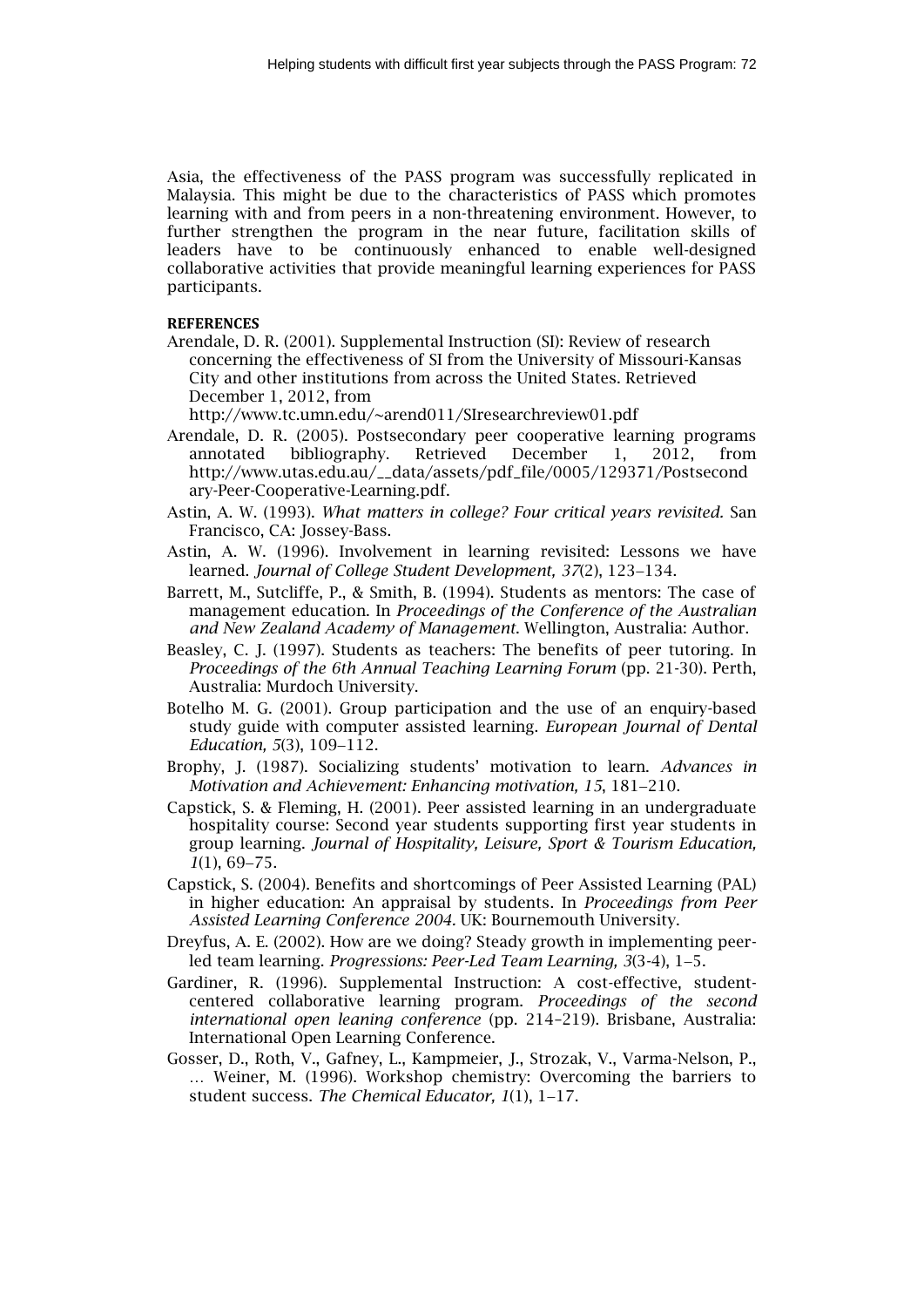- Gosser, D. K. & Roth, V. (1998). The workshop chemistry project: Peer-led team learning. *Journal of Chemical Education, 75(2)*, 185-187.
- Hake, R. R. (1998). Interactive-engagement versus traditional methods: A sixthousand-student survey of mechanics test data for introductory physics courses. *American Journal of Physiology, 66*, 6474.
- Hockings, C. S., DeAngelis, J. K., & Frey, R. F. (2008). Peer-led team learning in general chemistry: Implementation and evaluation. *Journal of Chemical Education, 85(7), 990-996.*
- Hofstede, G. (1986). Cultural differences in teaching and learning. *International Journal of Intercultural Relations, 10, 301-320.*
- Hofstede, G., & Hofstede, G. J. (2005). *Cultures and organisations: Software of the mind*. New York, NY: McGraw-Hill.
- Houlden, R. L., Collier, C. P., Frid, P. J., John, S. L., & Pross H. (2001). Problems identified by tutors in a hybrid problem-based learning curriculum. *Academic Medicine, 76*(1), 81.
- Imel. S. (1999). Using groups in adult learning: Theory and practice. *Journal of Continuing Education Health Professions, 19(1), 54-61.*
- Jacobs, G., & Hurley, M. (2008). How learning theory creates a foundation for SI leader training. Australasian Journal of Peer Learning, 1(1), 6-12.
- James, R., Krause, K., & Jennings, C. (2009). *The first year experience in Australian universities: Findings from 1994 to 2009*. Canberra, Australia: Australian Department of Education, Science and Training. Retrieved December 1, 2012, from

http://www.cshe.unimelb.edu.au/research/experience/docs/FYE\_Report\_1 994\_to\_2009.pdf.

- Johnson, D. W., & Johnson, R. T. (1989). *Cooperation and competition: Theory and research.* Edina, MN: Interaction Book Company.
- Johnston, A. K., & Tinning, R. S. (2001). Meeting the challenge of problembased learning: Developing the facilitators. *Nurse Education Today*, *21*, 161-69.
- Kahn, P., & O'Rourke, K. (2005). Understanding enquiry-based learning (EBL). In T. Barret, I. Labhrainn, & H. Fallon (Eds.), *Handbook of enquiry and problem-based learning. Irish case studies and international perspectives.* Galway, Ireland: CELT. Retrieved December 1, 2012 from http://www.aishe.org/readings/2005-2/contents.html.
- Kaputin, C. (1988). *Report investigating teaching and learning styles in Singapore and Malaysia: Research.* Overseas Student Programme. Curtin University of Technology.
- Kuh, G. D., Kinzie, J., Schuh, J. H., Whitt, E. J., & Associates (2005). *Student success in college: Creating conditions that matter.* San Francisco, CA: Jossey-Bass.
- Loh, H. (1993). Peer Assisted Study Sessions in anatomy for nursing students. *Peer tutoring: Learning by teaching* (pp. 193-201). Auckland, New Zealand: The University of Auckland.
- Luca, J., & Clarkson B. (2002). Promoting student learning through peer tutoring – A case study. *Proceedings from ED-MEDIA 2002 World Conference on Educational Multimedia, Hypermedia and Telecommunications* (ERIC Document Reproduction Service No. ED477058). Retrieved from the Education Resources Information Center: http://eric.ed.gov/.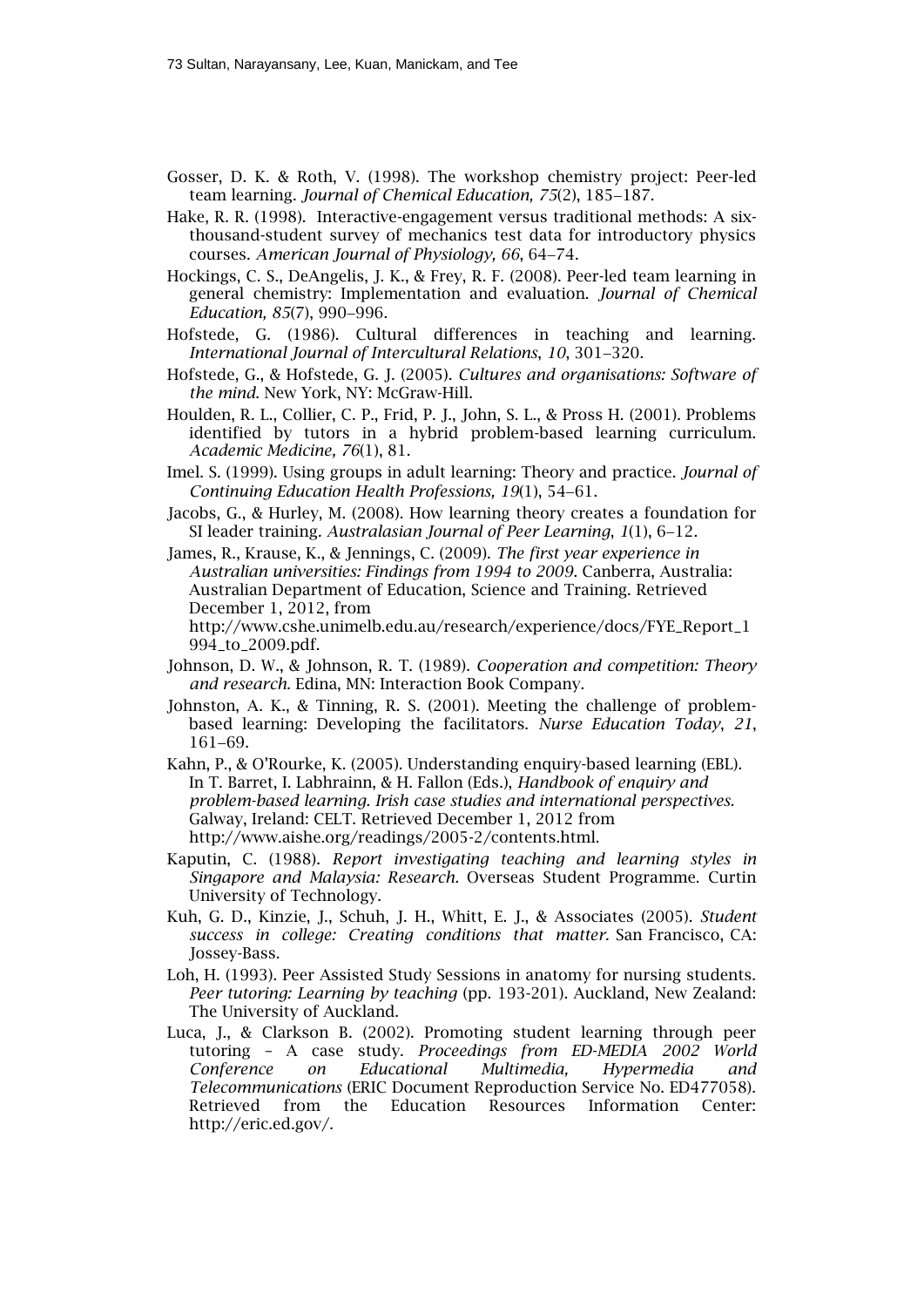- Lyle, K. S., & Robinson, W. R. (2003). A statistical evaluation: Peer-led team learning in an organic chemistry course. *Chemical Education Today*, *80*(2), 134-134.
- Markwell, D. (2007). The challenge of student engagement. Keynote presented at Teaching and Learning Forum 2007, University of Western Australia. Retrieved from http://www.catl.uwa.edu.au/tlf07/keynote\_speaker
- Marra, R. M., & Litzinger, T. A. (1997). A model for implementing "Supplemental Instruction" in engineering. *Frontiers in Education Conference, 1997 on 27th Annual Conference. Teaching and Learning in an Era of Change*, 1, 109-115.
- Maudsley, G. (1999). Do we all mean the same thing by "problem-based learning"? A review of the concepts and a formulation of the ground rules. *Academic Medicine*, 74(2), 178-185.
- McInnes, C., James, R., & Hartley, R. (1995). *First year on campus.* Melbourne, Australia: Centre for Study in Higher Education, University of Melbourne.
- McNiff, J., & Whitehead, J. (2002). *Action research: Principles and practice* (2nd ed.)*.* London, England: Routledge.
- Morrison, K. (2007) Peer Assisted Study Sessions supporting quality learning & student engagement in economics & business. *Synergy*, 25, 3–7. Retrieved December 1, 2012, from http://www.itl.usyd.edu.au/synergy/synergy25.pdf.
- Nalliah, M., & Thiyagarajah, R. (1999). Malaysia: Review of educational events in 1998. *Asia Pacific Journal of Education, 19*, 95-102.
- Neville, A. J. (1999). The problem-based learning tutor: Teacher? Facilitator? Evaluator? *Medical Teacher*, 21(4), 393-404.
- Pascarella, E. T., & Terenzini, P. T. (1991). *How college affects students: Findings and insights from twenty years of research.* San Francisco, CA: Jossey-Bass.
- Pascarella, E. T., & Terenzini, P. T. (2005). *How college affects students: A third decade of research* (Vol. 2). San Francisco, CA: Jossey-Bass.
- Pazos, P., Micari, M., & Light, G. (2010). Developing an instrument to characterise peer-led groups in collaborative learning environment: Assessing problem-solving approach and group interaction. *Assessment & Evaluation in a Higher Education, 35(2), 191-208.*
- Pillay, H., Purdie, N., & Boulton-Lewis, G. (2000). Investigating cross-cultural variation in conceptions of learning and the use of self-regulated strategies. *Education Journal*, *28*(1), 65-84.
- Power, C. (2010). Peer Assisted Study Sessions (PASS): Through a complexity lens. *Journal of Peer Learning*, 3(1), 1-11.
- Raja Musa, R. M. F., & Nik Yusoff, N. M. R. (2000). The Malaysian Smart School: A new hope for philosophy of education. *The International Conference on Teaching and Learning Proceedings, 3,* 893. Putrajaya, Malaysia.
- Skalicky, J. (2008). Providing multiple opportunities for PASS Leaders to reflect critically. *Journal of Peer Learning*, 1(1), 91-98.
- Skalicky, J., & Annaliese, C. (2010). PASS student leader and mentor roles: A tertiary leadership pathway. *Journal of Peer Learning*, 3(1), 24-37.
- Stout, M. L., & McDaniel, A. J. (2006). Benefits to supplemental instruction leaders. In M. E. Stone & G. Jacobs (Eds.), *Supplemental Instruction: New*